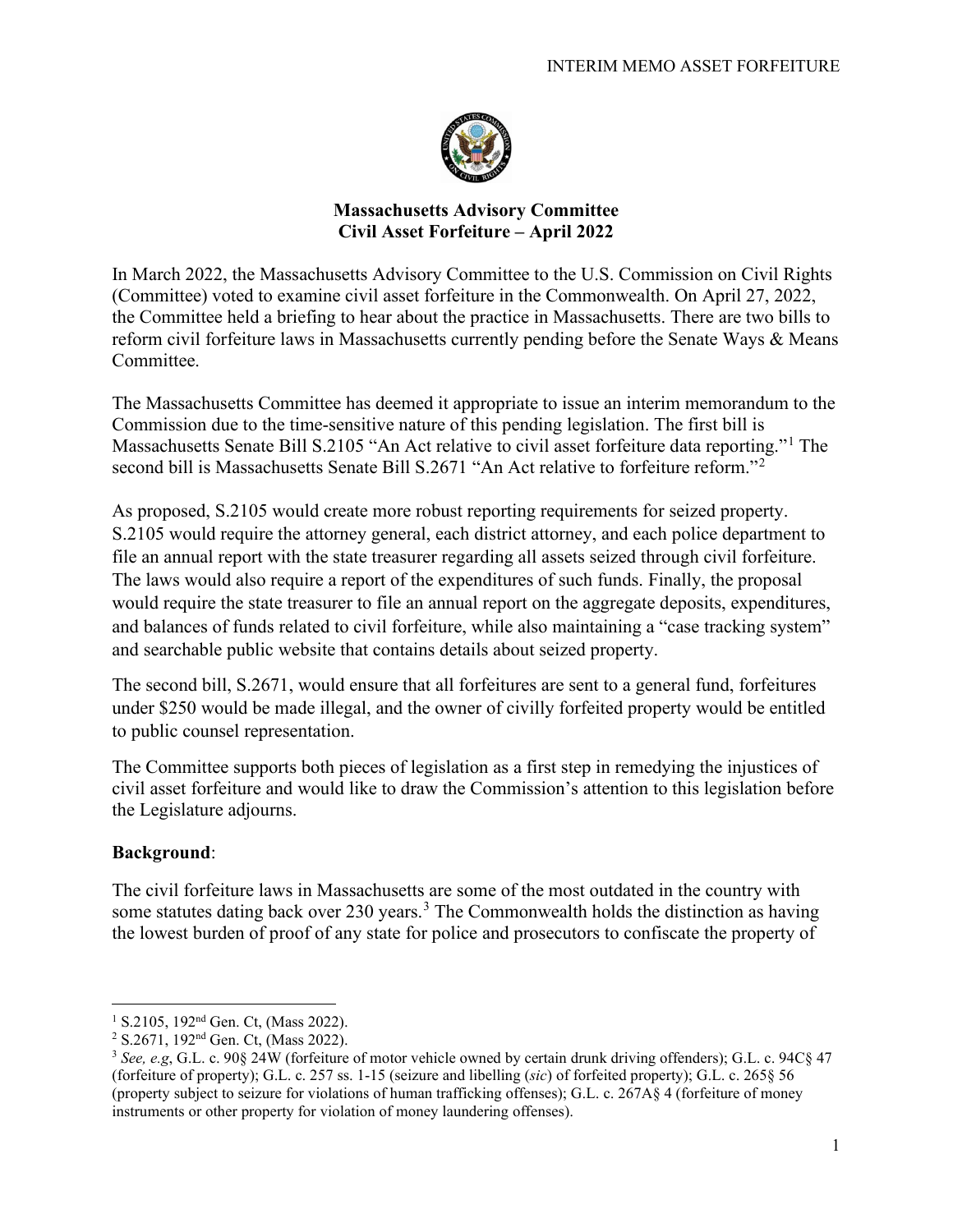individuals.[4](#page-1-0) From 2018-2020, the 11 district attorneys and attorney general seized over \$11,000,000 of total assets through civil forfeiture programs.<sup>[5](#page-1-1)</sup> Such funds are allocated to the Law Enforcement Trust Fund, which is used for other law enforcement purposes, protracted investigations, and distributions to police.<sup>[6](#page-1-2)</sup> Law enforcement agencies keep up to 100 percent of asset forfeiture proceeds.<sup>[7](#page-1-3)</sup> In certain instances, civil forfeiture funds allow local police departments to purchase equipment without approval from the public, circumventing disclosure and democratic accountability.<sup>[8](#page-1-4)</sup> As concerning, innocent third-party owners bear the burden of proving their own innocence to recover their property.<sup>[9](#page-1-5)</sup>

These outdated civil forfeiture laws have a human cost. For example, ProPublica and WBUR report on individuals like 21-year-old college student, Devantee Jones-Bernier, whose phone and ninety-five dollars were taken by police because he happened to be in an apartment where police found marijuana.[10](#page-1-6) Although Jones-Bernier had no connection to the drugs and charges against him were later dismissed, he never recovered his iPhone or money.<sup>[11](#page-1-7)</sup> Even more stark, was Laura Wojcechowicz, who had \$4,800 dollars confiscated by police because her husband had been charged with drug dealing.<sup>[12](#page-1-8)</sup> The judge presiding over her husband's case refused to sentence Wojcechowicz's husband before resolving the civil forfeiture issue, which caused Wojcechowicz to give up the  $$4,800$  that she would never recover.<sup>[13](#page-1-9)</sup>

Echoing the problems identified in the WBUR/ProPublica piece, Attorney Joseph Hennessey included several examples in his testimony in which innocent individuals in Worcester, MA lost property to civil forfeiture. In one instance, the wife of an alleged drug dealer was forced to forfeit \$6,409 after her husband accepted a probation offer when a small amount of cocaine was discovered in their apartment.<sup>14</sup> In another example, after stopping a woman for driving with a suspended license, police confiscated \$4300; the woman was traveling from Connecticut to Massachusetts with cash to make the final payment on her car.<sup>15</sup> While Attorney Hennessey took

<span id="page-1-0"></span><sup>4</sup> *See* Saurabh Datar & Shannon Dooling, *It's Easy For Police to Seize Money. Worcester's District Attorney Makes It Hard To Get It Back*, WBUR (Aug. 18, 2021), https://www.wbur.org/news/2021/08/18/civil-forfeiture-policemoney-massachusetts-worcester-joseph-early

<span id="page-1-1"></span><sup>5</sup> COMMONWEALTH OF MASS., SPECIAL COMM'N TO STUDY CIV. ASSET FORFEITURE POL'Y AND PRAC. IN THE COMMONWEALTH, FINAL REPORT (2021); *see also* Dan Alban, testimony before the Massachusetts Advisory Committee to the U.S. Commission on Civil Rights, briefing, Apr. 27, 2022, transcript, p. X (noting that more than half the seizures between 2017-2019 were less than \$500)

<span id="page-1-2"></span>*<sup>6</sup> Id*. at 11.

<span id="page-1-3"></span><sup>7</sup> Alban testimony, Apr. 27 Briefing Transcript, p. 6 (noting that there is a 50/50 split between the District Attorney/Attorney General and police departments).

<span id="page-1-4"></span>**<sup>8</sup>** *See, e.g.*, Shannon Dooling & Christine Willmsen, *Boston police bought spy tech with a pot of money hidden from the public*, WBUR (Dec. 17, 2021) [https://www.wbur.org/news/2021/12/17/massachusetts-cell-site-simulator-civil](https://www.wbur.org/news/2021/12/17/massachusetts-cell-site-simulator-civil-forfeitures)[forfeitures](https://www.wbur.org/news/2021/12/17/massachusetts-cell-site-simulator-civil-forfeitures) (uncovering the purchase of a \$627,000 "stingray" surveillance machine that the Boston Police Department purchased without Boston City Council approval because the money came from a civil forfeiture fund). <sup>9</sup> Alban testimony, Apr. 27 Briefing Transcript, p. 3.

<span id="page-1-6"></span><span id="page-1-5"></span><sup>10</sup> *See* Datar & Dooling, *supra* note 2.

<span id="page-1-7"></span><sup>11</sup> *Id.*

<span id="page-1-8"></span><sup>12</sup> *Id.*

<span id="page-1-9"></span><sup>13</sup> *Id.*

<span id="page-1-10"></span><sup>&</sup>lt;sup>14</sup> Joseph Hennessey, testimony before the Massachusetts Advisory Committee to the U.S. Commission on Civil Rights, briefing, Apr. 27, 2022, transcript, p. 13-16 (although the police seized the \$6,409, there was no evidence that money was in any way connected to the sale of drugs). 15 *Id*. at 15.

<span id="page-1-11"></span>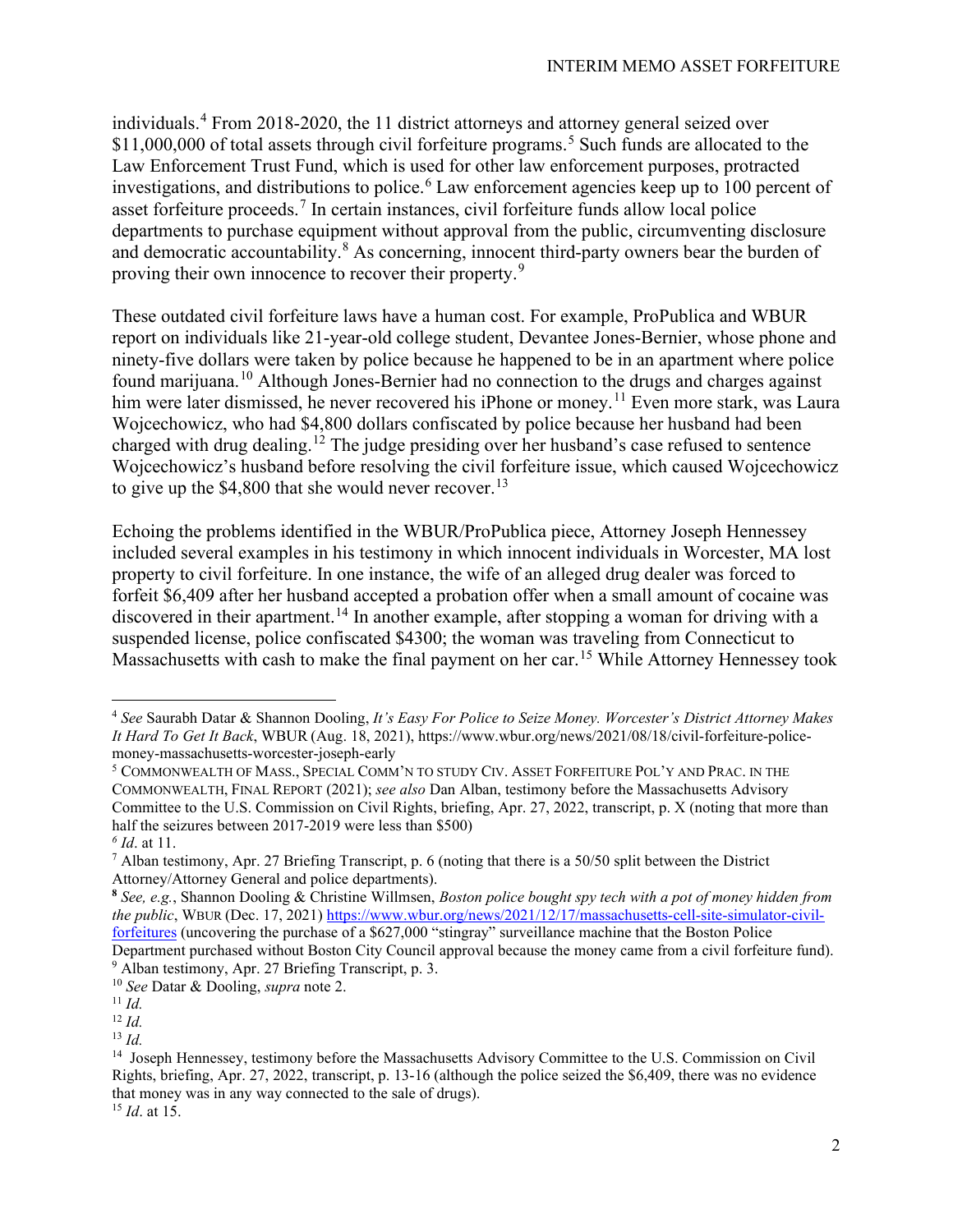the case pro bono and recovered the \$4300, it took *six months* to recover the money, during which the dealership repossessed the vehicle.<sup>[16](#page-2-0)</sup>

As discussed below, Massachusetts's civil forfeiture laws have come under increasing scrutiny in recent years at the federal and state level. During a meeting of the U.S. House of Representatives Subcommittee on Civil Rights and Civil Liberties, Representative Ayanna Pressley (MA) noted that "civil asset forfeiture laws have been weaponized by police and prosecutors… [and] amount to little more than theft."[17](#page-2-1) The Boston Globe's Editorial Board has described civil forfeiture as "a perverse system that cries out to be ended."[18](#page-2-2) The ACLU of Massachusetts notes that civil forfeiture represents an "alarming threat to due process, made even more startling by the lack of transparency and accountability."[19](#page-2-3) More recently, other local news outlets and individuals in the legal community have publicly denounced the practice of civil forfeiture.<sup>[20](#page-2-4)</sup>

Massachusetts lawmakers responded to this public scrutiny, creating a 2019 commission to study civil asset forfeiture practices in the Commonwealth and to examine the practice in other states.<sup>[21](#page-2-5)</sup> The Special Commission to Study Civil Asset Forfeiture Policies and Practices in the Commonwealth's findings were initially delayed, but ultimately the Special Commission completed its report on civil forfeiture in July 2021. The comprehensive report researched seven dimensions of civil forfeiture,  $22$  ultimately making a series of six recommendations to the legislature: (1) Raise prosecutors' burden of proof, (2) Improve reporting requirements, (3) Stay of proceedings during the pendency of the criminal case, (4) Establish a minimum threshold value of property subject to seizure, (5) CPCS representation (6) Divert forfeiture funds to the general fund or specific funding areas rather than law enforcement and prosecutors.<sup>[23](#page-2-7)</sup>

## **Preliminary Observations and Recommendations**:

It is important to note that these areas of inquiry are preliminary in nature. The Committee intends to convene a second briefing at the State House to hear from additional panelists. At the conclusion of this examination, the Committee will submit a more comprehensive report to the Commission, including formal findings and recommendations. However, due to the time-

<span id="page-2-1"></span><sup>17</sup> See Forfeiting Our Rights: The Urgent Need for Civil Asset Forfeiture Reform, 117<sup>th</sup> Cong. (2021),

<span id="page-2-0"></span> $16$  *Id.* 

https://oversight.house.gov/legislation/hearings/forfeiting-our-rights-the-urgent-need-for-civil-asset-forfeiturereform

<span id="page-2-2"></span><sup>&</sup>lt;sup>18</sup> The Editorial Board, *In Mass., authorities can take your money. Or your car. Or your shoes.*, THE BOSTON GLOBE (Dec. 8, 2021), https://www.bostonglobe.com/2021/12/08/opinion/mass-authorities-can-take-your-money-or-yourcar-or-your-shoes/?p1=Article\_Feed\_ContentQuery

<span id="page-2-3"></span><sup>19</sup> Rahsaan Hall, *District Attorneys and Civil Asset Forfeiture,* ACLU OF MA (Apr. 2, 2018),

https://www.aclum.org/en/news/district-attorneys-and-civil-asset-forfeiture

<span id="page-2-4"></span><sup>20</sup> *See, e.g.*, Board of Editors, *Time to revisit state civil forfeiture law*, MASS LAWYERS WEEKLY (Nov. 14, 2019), https://masslawyersweekly.com/2019/11/14/time-to-revisit-state-civil-forfeiture-law/ 21 *See* COMMONWEALTH OF MASS., SPECIAL COMM'N TO STUDY CIV. ASSET FORFEITURE POL'Y AND PRAC. IN THE

<span id="page-2-5"></span>COMMONWEALTH, *supra* note 3 at 6.

<span id="page-2-6"></span><sup>22</sup> *Id.* at 5.

<span id="page-2-7"></span><sup>23</sup> *Id.* at 15-18.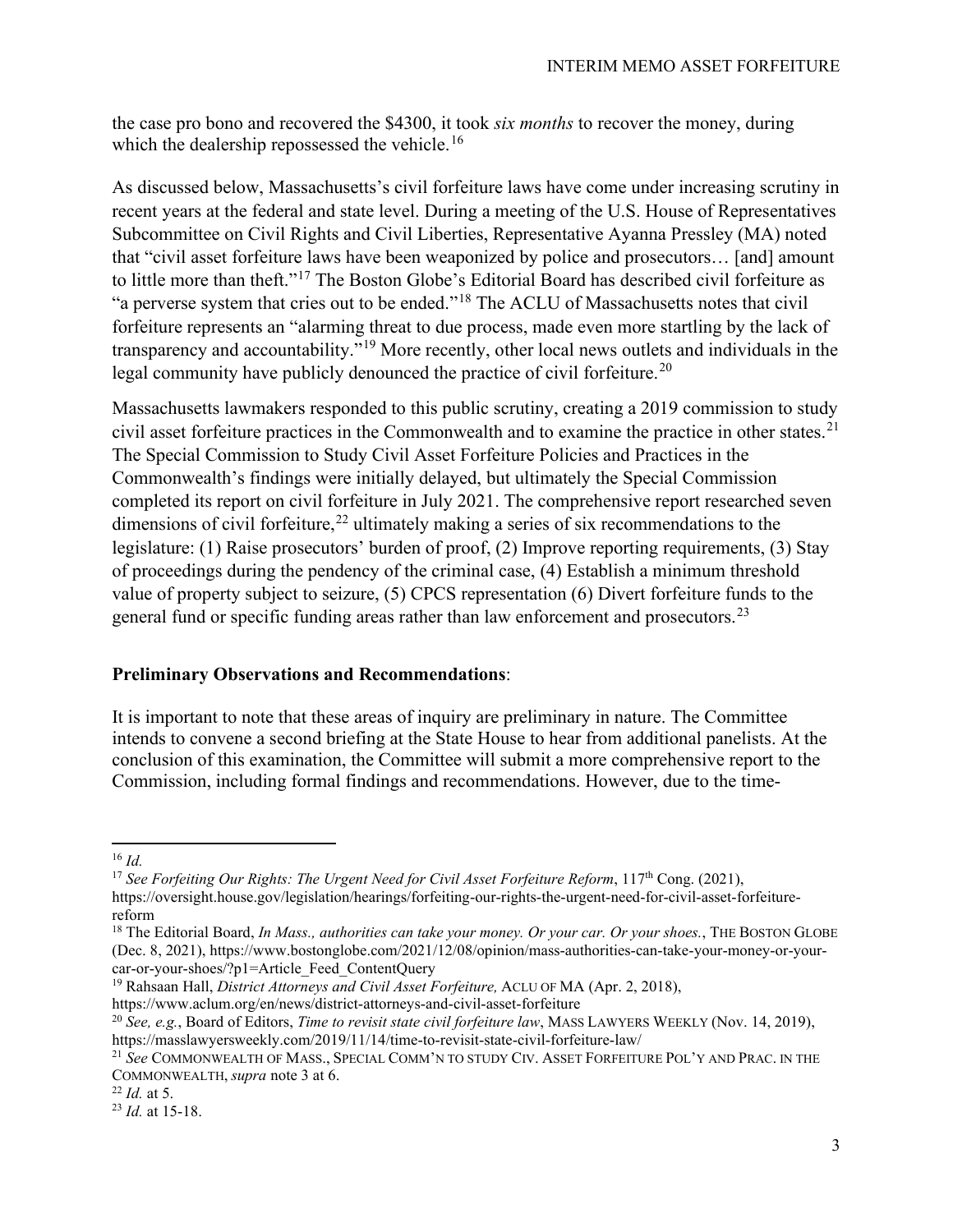sensitive nature of this issue, the Committee advises the Commission of the importance of this proposed legislation.

Before making these recommendations, the Committee notes that Congress is looking into the matter as well. The Subcommittee on the Constitution and Civil Rights and Civil Liberties, House Oversight Subcommittee for the USCCR, held a hearing on the topic, "Forfeiting our Rights: The Urgent Need for Civil Asset Forfeiture Reform" in December 2021.<sup>[24](#page-3-0)</sup>

The proposed Massachusetts legislation is a constructive step toward reforming civil asset forfeiture and creating transparency, oversight, and accountability to allow legislators to better evaluate civil asset forfeiture in the Commonwealth. The pending legislation, however, does not currently provide enough protection. Therefore, the Advisory Committee recommends that legislation include:

- 1. Building in due process protections for the seizure of private property.
- 2. Shifting the burden of proof to the government, with notice requirements.
- 3. Limiting seizures to admissible evidence.
- 4. Including an innocent owner defense.
- 5. Providing Eighth Amendment excessive fines protections.
- 6. Reimbursing of attorney fees to the prevailing party.
- 7. Providing the right to a jury trial and suppressing illegally seized evidence.
- 8. Requiring that the collection of data includes race, national origin, ethnicity, and other identity characteristics.
- 9. Require prompt and timely conduct and notice to property owner of forfeiture procedures.

This memo was approved unanimously by the Committee at its April 27, 2022, meeting.

<span id="page-3-0"></span><sup>&</sup>lt;sup>24</sup> See Forfeiting Our Rights: The Urgent Need for Civil Asset Forfeiture Reform, 117th Cong. (2021), https://oversight.house.gov/legislation/hearings/forfeiting-our-rights-the-urgent-need-for-civil-asset-forfeiturereform.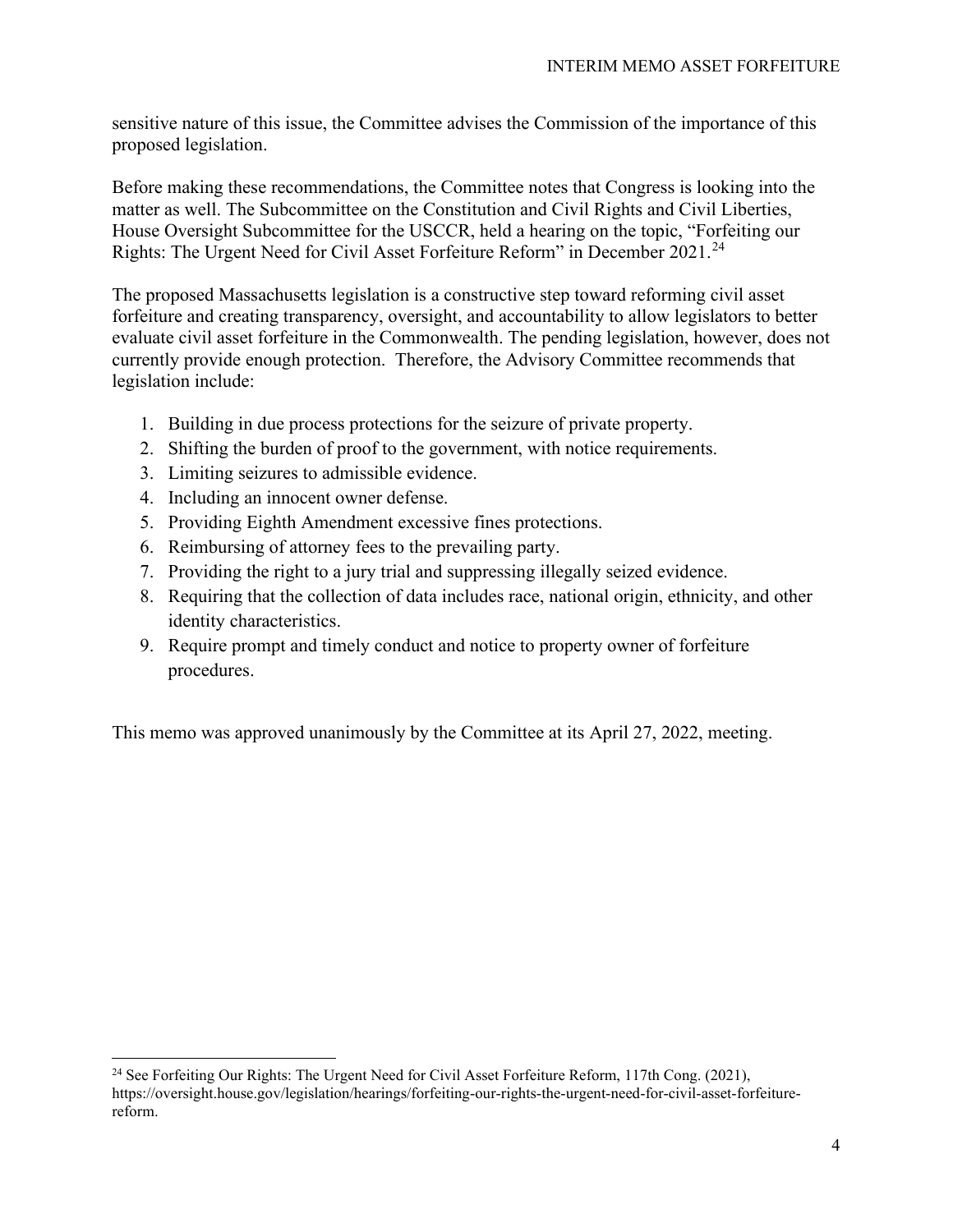**Massachusetts Advisory Committee to the U.S. Commission on Civil Rights**

**David Harris,** Chair, Medford

**Martha Davis,** Vice Chair, Brookline

**Neenah Estrella Luna,** Vice Chair, Boston

**Christina Bain,** Manchester

**Emilio Cruz,** Webster

**Thomas Cushman,** Norfolk

**Daniel W. Hartman,** Boston

**Wendy Kaminer,** Boston

**S. Atyia Martin,** Boston

**Eva A. Millona,** Worcester

**Siobhan M. Sweeney,** Arlington